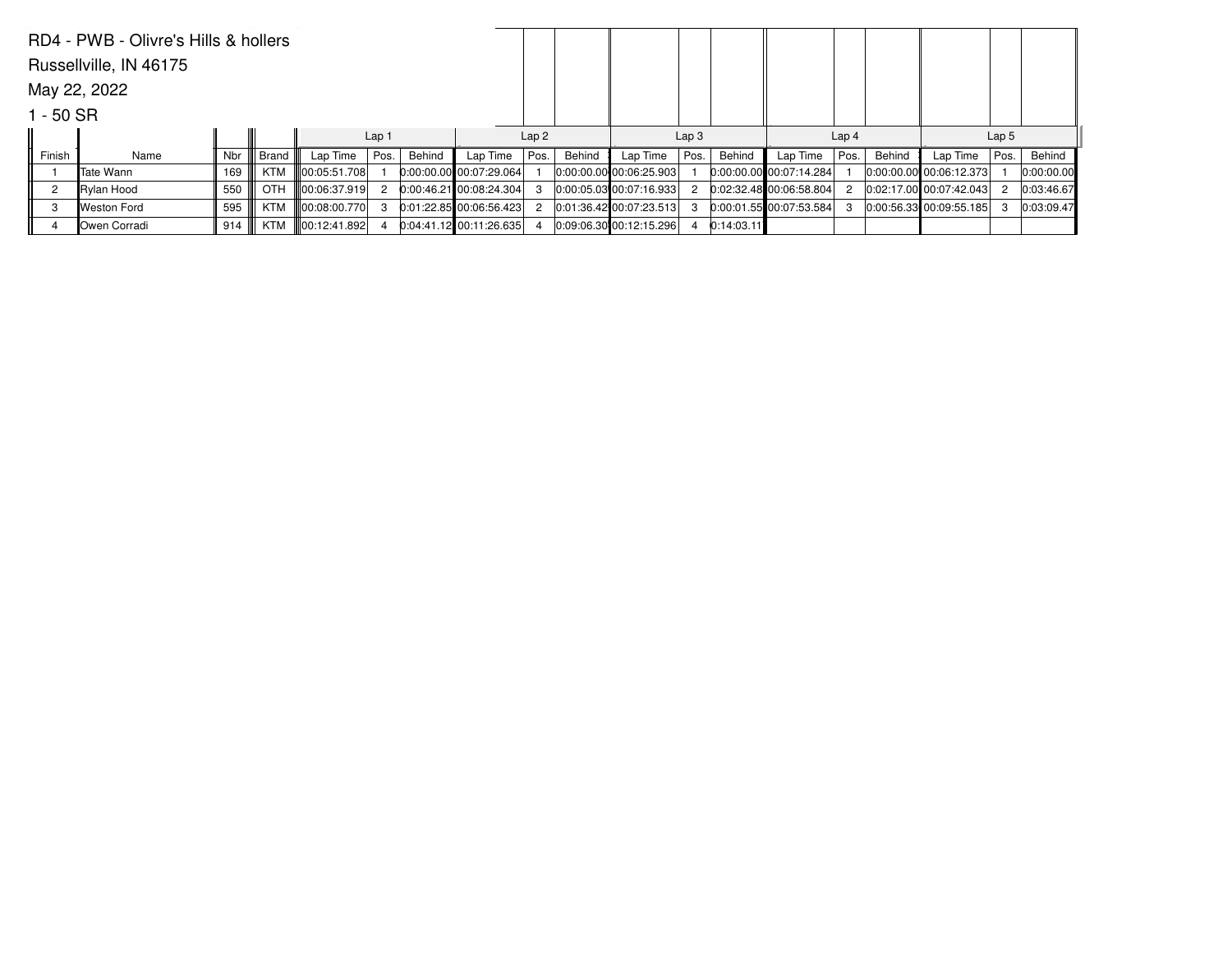|              | RD4 - PWB - Olivre's Hills & hollers |                  |       |                    |      |            |          |      |        |          |                  |        |          |                  |        |          |                  |        |
|--------------|--------------------------------------|------------------|-------|--------------------|------|------------|----------|------|--------|----------|------------------|--------|----------|------------------|--------|----------|------------------|--------|
|              | Russellville, IN 46175               |                  |       |                    |      |            |          |      |        |          |                  |        |          |                  |        |          |                  |        |
| May 22, 2022 |                                      |                  |       |                    |      |            |          |      |        |          |                  |        |          |                  |        |          |                  |        |
|              | 2 - Trail Rider                      |                  |       |                    |      |            |          |      |        |          |                  |        |          |                  |        |          |                  |        |
|              |                                      | Lap <sub>1</sub> |       |                    |      |            |          |      |        |          | Lap <sub>3</sub> |        |          | Lap <sub>4</sub> |        |          | Lap <sub>5</sub> |        |
| Finish       | Name                                 | Nbr              | Brand | Lap Time           | Pos. | Behind     | Lap Time | Pos. | Behind | Lap Time | Pos.             | Behind | Lap Time | Pos.             | Behind | Lap Time | Pos.             | Behind |
|              | Owen Clark                           | 101              |       | KTM   00:37:21.434 |      | 0:00:00.00 |          |      |        |          |                  |        |          |                  |        |          |                  |        |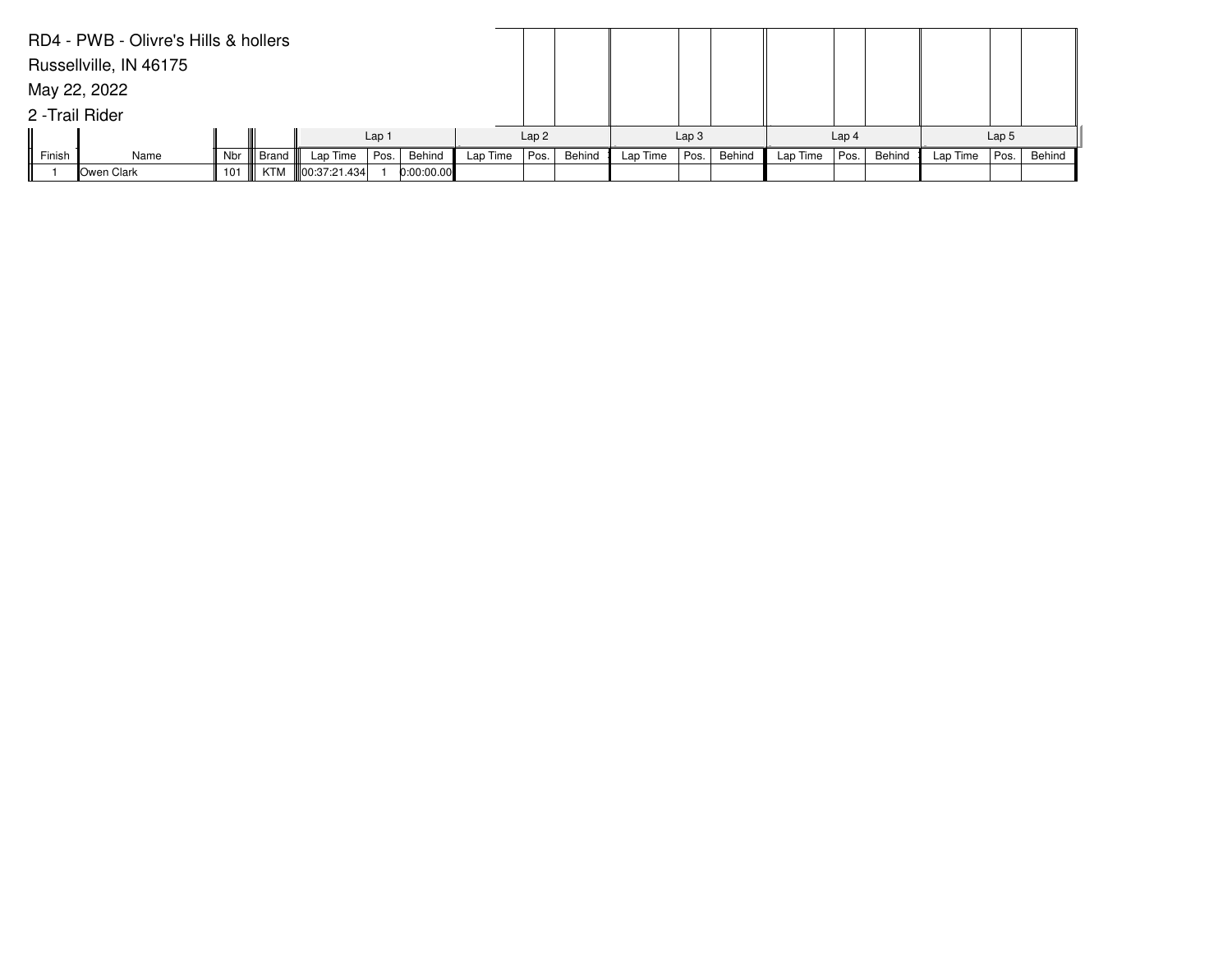|                | RD4 - PWB - Olivre's Hills & hollers |     |              |               |                  |            |                           |                |            |                         |      |            |                           |                  |            |                  |      |        |
|----------------|--------------------------------------|-----|--------------|---------------|------------------|------------|---------------------------|----------------|------------|-------------------------|------|------------|---------------------------|------------------|------------|------------------|------|--------|
|                | Russellville, IN 46175               |     |              |               |                  |            |                           |                |            |                         |      |            |                           |                  |            |                  |      |        |
|                | May 22, 2022                         |     |              |               |                  |            |                           |                |            |                         |      |            |                           |                  |            |                  |      |        |
| $3 - 50$ JR    |                                      |     |              |               |                  |            |                           |                |            |                         |      |            |                           |                  |            |                  |      |        |
|                |                                      |     |              |               | Lap <sub>1</sub> |            |                           | Lap2           |            | Lap <sub>3</sub>        |      |            |                           | Lap <sub>4</sub> |            | Lap <sub>5</sub> |      |        |
| Finish         | Name                                 | Nbr | <b>Brand</b> | Lap Time      | Pos.             | Behind     | Lap Time                  | Pos.           | Behind     | Lap Time                | Pos. | Behind     | Lap Time                  | Pos.             | Behind     | Lap Time         | Pos. | Behind |
|                | Cole Carrico                         | 662 | <b>HON</b>   | 00:11:46.912  | $\overline{2}$   |            | $0:00:23.68$ 00:08:23.944 |                |            | 0.00:00.00 00:07:42.714 |      |            | $0:00.00.00$ 00:07:03.093 |                  | 0.00:00.00 |                  |      |        |
| $\overline{c}$ | Alec Woods                           | 131 | YAM          | 100:17:08.745 | 3                |            | 0.05:21.83 00:08:53.944   | 2              |            | 0:05:51.83 00:08:51.894 | 2    | 0:07:01.01 |                           |                  |            |                  |      |        |
| 3              | Aiden Waggoner                       | 177 | <b>OTH</b>   | 00:17:42.475  |                  |            | $0:00:33.73$ 00:10:14.115 | $\overline{4}$ |            | 0.00:28.43 00:09:57.674 | 3    | 0:02:59.68 |                           |                  |            |                  |      |        |
|                | Kingston Maynard                     | 268 | <b>SUZ</b>   | 100:11:23.231 |                  |            | $0:00:00.00$ 00:16:04.929 | 3              |            | 0.01:25.47 00:13:35.086 |      | 0:03:08.98 |                           |                  |            |                  |      |        |
| 5              | Kole Bell                            | 313 | <b>HON</b>   | 00:20:29.817  | 5                |            | 0.02:47.34 00:17:16.407   | 5              | 0:09:49.63 |                         |      |            |                           |                  |            |                  |      |        |
| 6              | Ryder Hill                           | 123 | <b>HON</b>   | 00:22:28.387  | 6                | 0:01:58.57 |                           |                |            |                         |      |            |                           |                  |            |                  |      |        |
|                | Jax Drogich                          | 780 | KTM          | 00:29:56.621  |                  | 0:07:28.23 |                           |                |            |                         |      |            |                           |                  |            |                  |      |        |
| 8              | Ben Knowling                         | 150 | <b>SUZ</b>   | 00:40:27.446  | 8                | 0:10:30.82 |                           |                |            |                         |      |            |                           |                  |            |                  |      |        |